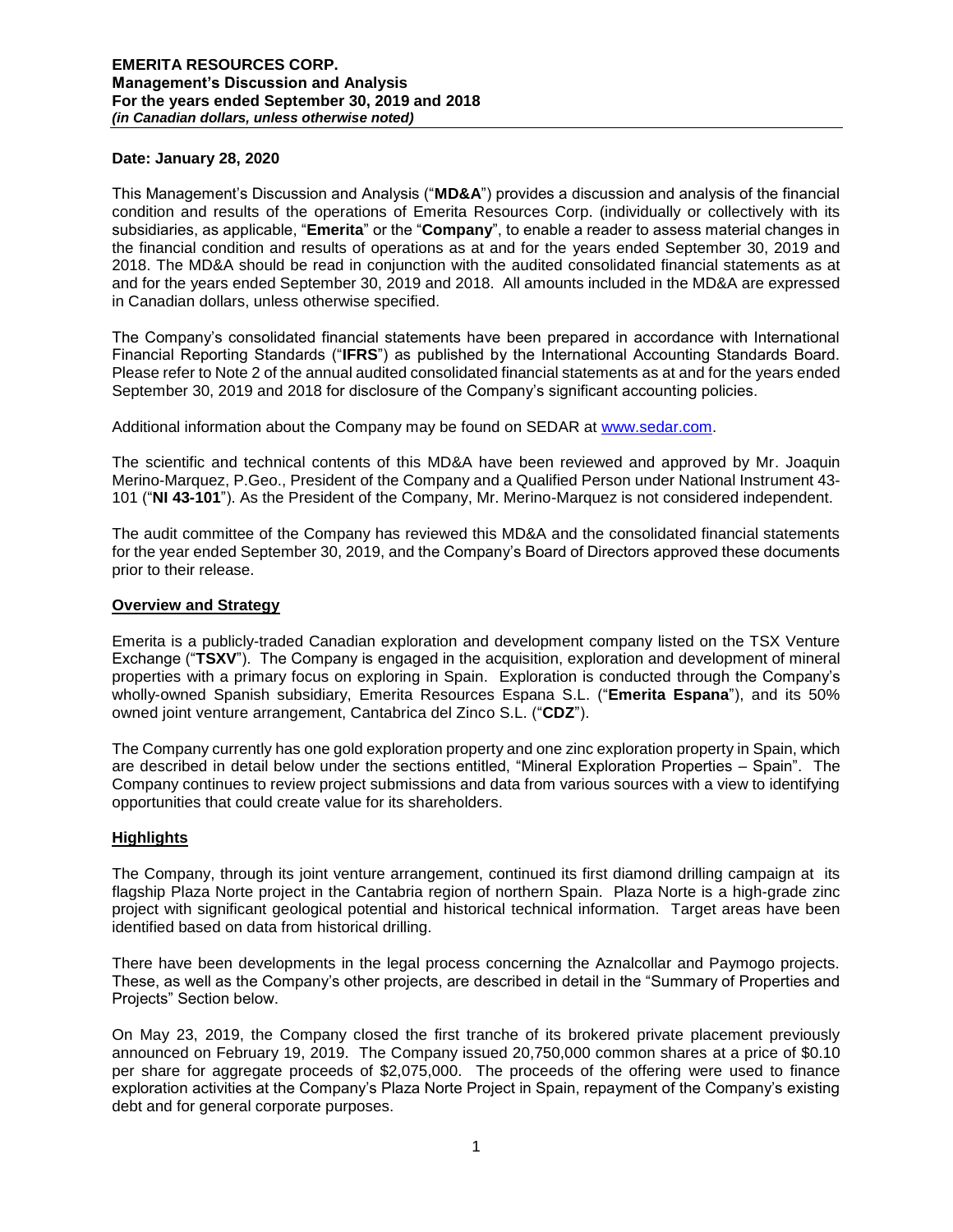On July 12, 2019, the Company closed the second tranche of the offering and issued an additional 1,445,000 common shares at a price of \$0.10 per share for aggregate proceeds of \$144,500.

### **Summary of Properties and Projects**

### **Mineral Exploration Properties – Spain**

The Company has interests in one zinc property and one gold exploration property. The two properties are (i) Plaza Norte, located in the Reocin Mining Camp in Cantabria, northern Spain (ii) Sierra Alta, located in the Asturias region in northwestern Spain. Each of the properties is comprised of exploration permits that were issued by the Cantabrian and the Asturian regulatory authorities, respectively.

### *Plaza Norte Property – Description*

On October 26, 2017, the Company, along with its Spanish joint venture partner, Aldesa, was awarded exploration concessions for 120 claims comprising 3,600 hectares in the Santillana Syncline (the "Plaza Norte Project"), through the public tender organized by the government of Cantabria. The rights to the Plaza Norte Project have been granted for an initial term of three years, with the option to renew.

The Company participated in the tender process through a joint venture company, CDZ, of which the Company owns a 50% interest. The remaining ownership interest is majority held by the Aldesa Group of Companies ("Aldesa"). Details about Aldesa can be found at [www.aldesa.es.](http://www.aldesa.es/) Aldesa is a specialized infrastructure construction group with over 40 years experience in the construction industry in Spain and internationally. Emerita and Aldesa formed a joint venture for the purpose of participating in the exploration and development of the Plaza Norte Project. Under the terms of the joint venture, the parties will be equally represented on the board of directors of CDZ and Emerita will be the operator of the board-approved exploration programs.

The Plaza Norte Project is in the Cantabria Region, northern Spain, in the Reocin mining district. The Cantabria region is characterized by first world infrastructure including an industrial port and an excellent rail and road network. The Reocin mine is a past producing zinc mine and among the richest zinc mines in the world.

### *Plaza Norte Property – Outlook*

CDZ has received all permits and has initiated the exploration program. The drilling program is focused on evaluating high-grade Mississippi Valley type zinc-lead mineralization in the past producing Reocin mining camp. The program is following up on mineralized drill intercepts identified in previous drilling during exploration campaigns completed primarily in the 1980s and 1990s.

The Company has digitally compiled and analyzed the historical technical data consisting of drill core logs and assays from more than 300 diamond drill holes, geophysical data, historical production data, and internal exploration reports for the Project. Analysis of this data has resulted in 4 key areas being identified as high priorities for exploration. These areas are (from north to south): Yuso, Queveda, San Miguel and Mercadal. All of these targets have significant mineralized intercepts , and Mercadal was the site of a past producing mine.

The historical drilling on the Queveda target area produced several high grade mineralized intercepts, including:

- S-532 from 557.8m; 18.95m grading 9.72% Zn
- S-537 from 560.0m; 3.22m grading 9.82% Zn
- S-539 from 588.9m; 6.10m grading 5.70% Zn
- S-544 from 557.3m; 5.30m grading 7.74% Zn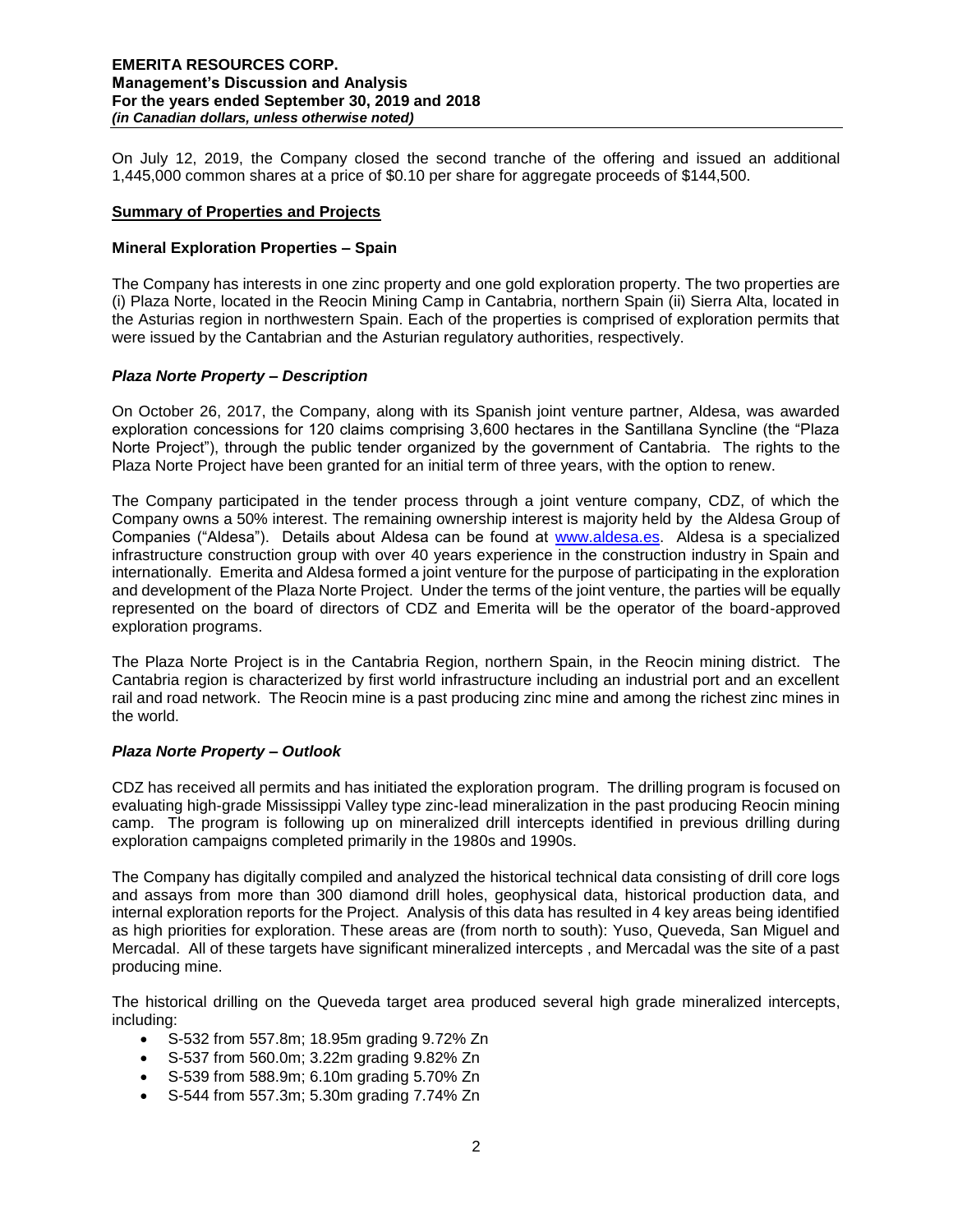The objective of the drill campaign on the Quevada target area is to confirm zinc-lead mineralisation intercepted by historical drill holes and to improve the drill spacing such that a National Instrument 43-101 (**"NI 43-101"**) mineral resource estimate can be calculated for the target. The target area measures approximately 1,500m north-south by 600m east-west.

The first drill hole has confirmed the mineralisation at the expected geological interval. Stratigraphy in the area is near horizontal. Significant intercepts are presented below. Hole-001 returned very similar grades and thickness compared to the historical holes. Deposits of this type commonly have a significant structural control. The tighter drill pattern required to establish a resource should also serve to provide data on the structural controls of mineralisation that would not be apparent with he present drill spacing, where drill holes are approximately 250-350m apart.

# *Sierra Alta Property – Description*

The Sierra Alta property is comprised of one exploration permit which consists of 90 mining claims comprising 2,700 hectares in the "Navelgas Gold Belt" in the Asturias region of northwestern Spain. The Company applied for the permit on November 18, 2013 and received notice that the permit for the property had been granted on July 26, 2015. The concession is valid for a three-year term and is renewable for equal and successive periods of three years. The Sierra Alta project is in a comparable geological environment to the El Valle-Boinas and Carles gold mines which operate 35 kilometres to the east of the project. Gold mineralization in the area typically occurs in high grade epithermal veins, skarns, and as intrusive related gold deposits. High grade gold samples in bedrock were identified by the Company during the initial property assessment, with grades of up to 10.65 g/t gold.

The area is characterized by extensive ancient Roman gold mine workings that align for over 10 kilometres along a NNE-SSW striking structure, of which the two largest historical excavations occur within the property boundary.

In July 2017, the restoration and investigation plan submitted to the local authorities was approved. This document initiates the three-year period of concessions and establishes the expiry date of the permit of July 31, 2020. The concessions period can be renewed for another three-year period, subject to certain conditions being satisfied.

# *Sierra Alta Property – Exploration*

In July 2016, the Company commenced exploration on the Sierra Alta property. The initial exploration program consisted of detailed geological mapping, bedrock sampling and trenching, where required. The program was designed to identify and evaluate areas with high grade gold mineralization along more than four kilometers of strike length and prioritize the target areas for diamond drilling in a subsequent program. The initial area of focus is characterized by a high density of ancient Roman mining excavations which are distributed along a geological structure that appears to control the distribution of the mineralization.

There are two main gold geochemical anomalies within the Sierra Alta property. The anomaly in the North is approximately 3.0 kilometres long by 300 metres wide, and the one in the South is approximately 1.5 kilometres long by 200 metres wide. Recent exploration has been focused on the Northern anomaly where there is a high concentration of ancient mining excavations.

On November 3, 2017, a formal work plan was submitted by the Company to regional mining authorities. The Company has received approval of the work plan, with an expiry date of July 21, 2020.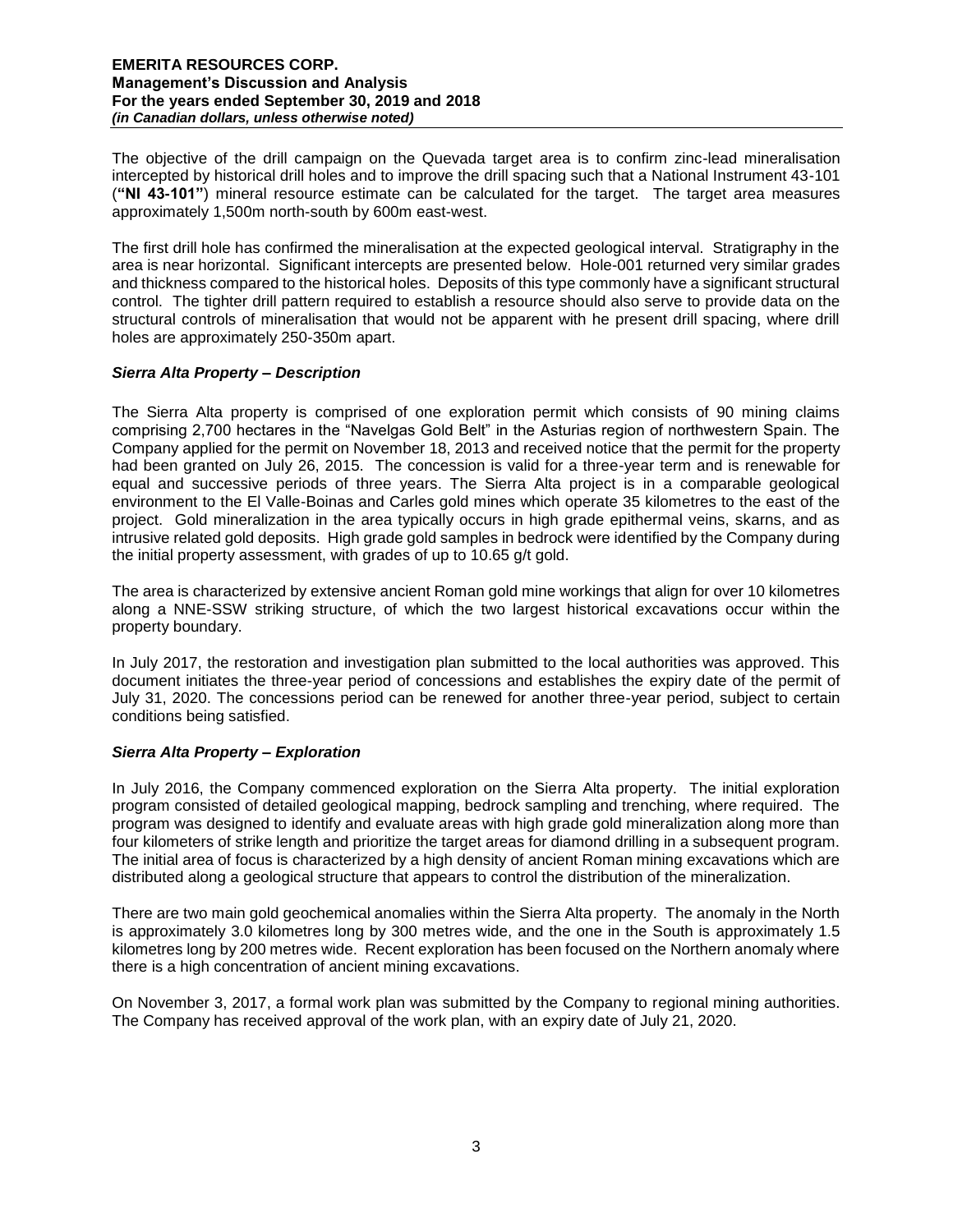## *Aznalcóllar Tender*

On December 16, 2014, the Company submitted a detailed technical proposal, which was the final requirement for the final stage of the public tender process for the Aznalcóllar Project.

The Aznalcóllar Project is a past producing property within the Iberian Pyrite Belt that hosted the Aznalcóllar and Los Frailes open pit zinc-lead-silver mines. The focus of the project is the re-development of the Los Frailes deposit which was developed in the mid-1990s. The historical open pit mineral resource as calculated by the previous operator of the mine was estimated to be 71 million tonnes grading 3.86% zinc, 2.18% lead, 0.34% copper and 60 ppm silver.

On February 23, 2015, the panel evaluating the bids for the Aznalcóllar Project on behalf of the Junta of Andalusia (the "Panel") recommended that the tender be granted to one of the Company's competitors in the bidding process. On February 26, 2015, the Head of the Mine Department of the Junta Andalusia confirmed that the tender process had been concluded and formally granted the tender to the Company's competitor, Minera Los Frailes SL ("Los Frailes").

Given the strength of its proposal, the Company initiated an appeal to the tender process on February 27, 2015, and was accepted by a Seville court judge on March 2, 2015.

The Company has been engaged in a lengthy litigation process relating to corruption and prevarication charges againt officials of the outgoing Junta in Andalusia related to the public tender for the Aznalcóllar Project. In October 2019, five judges of the Appellate Court of Seville unanimously ruled in favour of Emerita's appeal of a lower court's decision to dismiss a criminal case against the Andalusian government panel responsible for awarding the Aznalcóllar Project and the former Director of Mines of the Government of Andalucia. The criminal case has been re-opened and the scope of criminal charges expanded.

According to Spanish legal counsel, laws relating to public tenders in Spain stipulate that if there is commission of a crime in the awarding of a public tender, the bid shall be disqualified and the tender awarded to the next qualified bidder. In the case of the Aznalcóllar Project, Emerita is the only other qualified bidder. The timing of the legal process cannot be determined at this time and whether or not this process will result in the Company ultimately winning the rights to Aznalcóllar project remains uncertain.

Emerita remains committed to working with the community of Aznalcóllar to develop the Project in an environmentally responsible manner to benefit all stakeholders. For a summary of the legal proceedings and summary of the Aznalcóllar Project, please refer to the news releases of October 4 and October 29, 2019.

### *Paymogo Tender*

In September 2017, the Upper Court of Andalusía ("the Upper Court") ruled in favour of Emerita's appeal relating to the awarding of the Paymogo Zinc Project ("the Paymogo Project") tender to Mina de Aguas Tenidas SA ("Matsa") and ordered that the qualifying bids pursuant to the tender be reassessed.

When the Paymogo Project was initially awarded to Matsa in 2014, Emerita filed an appeal based on its belief that the tender process contained a number of procedural errors and had not been conducted impartially. The Upper Court found that certain of the criteria used by the panel to evaluate the offers were considered arbitrarily and had not been made known to all the participants in the tender process and that "the panel made an arbitrary assessment of the bids favoring one bidder to the detriment of the others". As a result, the Upper Court ruled in favour of Emerita's appeal and rescinded the awarding of the Paymogo Project.

The Upper Court has directed the panel to reassess the bids excluding the criteria that were not previously publicly disclosed. In November 2019, the Supreme Court of Spain confirmed the ruling supporting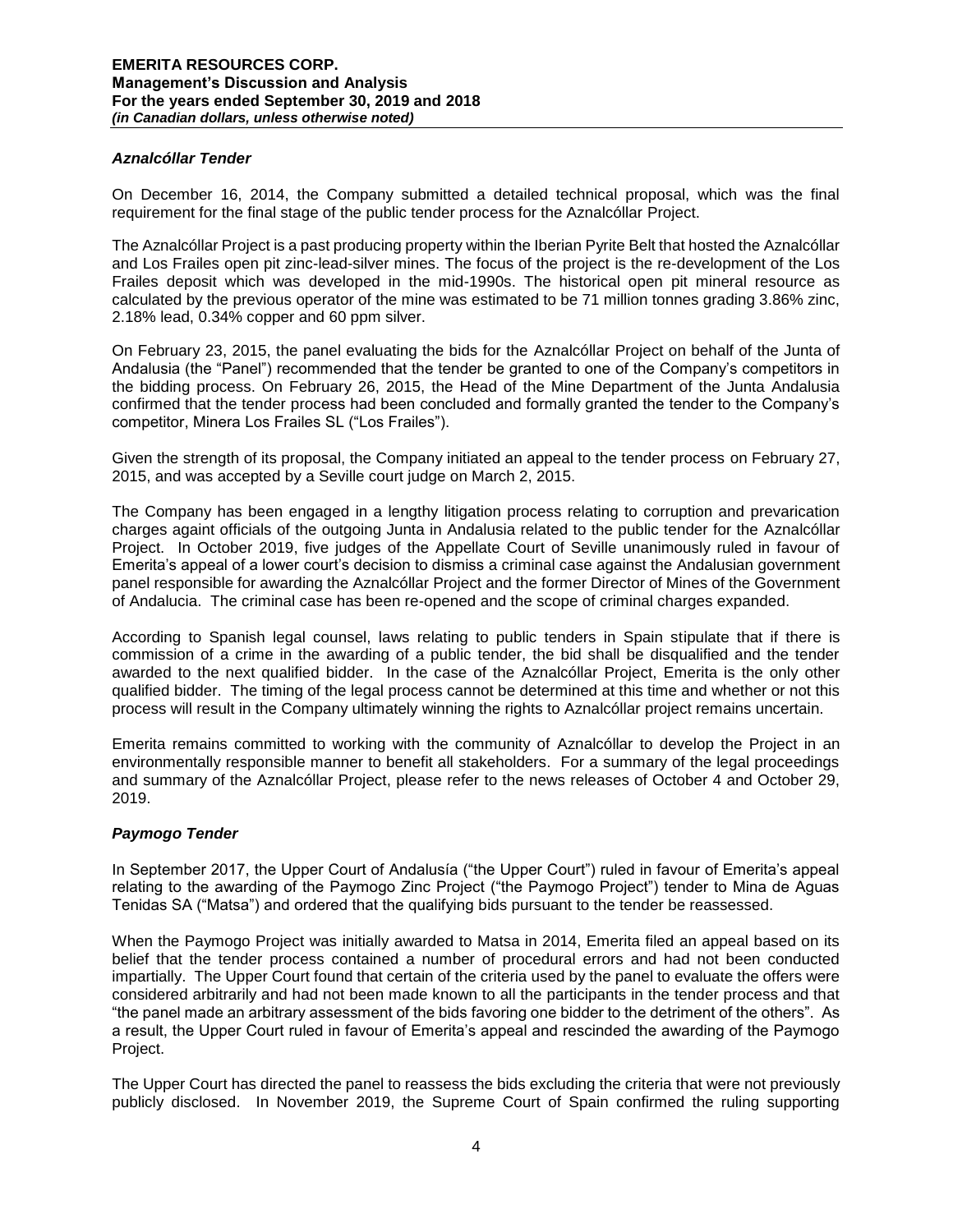Emerita's challenge to the tender process, and that the tender bid results be recalculated excluding certain criteria. Using the legal criteria, the Company believes that it should be awarded the tender. The Company is prepared to begin work on the Paymogo project as soon as the tender can be finalized, in line with the instructions from the courts.

The Paymogo Project is located within the famous Iberian Pyrite Belt, one of the most highly mineralized volcanogenic massive sulfide (VMS) terranes in the world. The Project is located in the western part of the belt, adjacent to the border with Portugal, approximately 70km west of Seville and 50km from the port city of Huelva. The Project extends along a strike length of approximately 18km. Access to the Project is excellent via paved and all-weather gravel roads. Within the Project area, several base metal occurrences have been identified by previous exploration, the most significant of which are the La Infanta and Romanera deposits.

The Romanera deposit was drilled primarily by Minera Rio Tinto ion the 1990's and is reported to contain 34 million tonnes grading 0.42% copper, 2.20% lead, 2.3% zinc, 44.4g/t silver and 0.8g/t gold, within which there is a higher grade resource of 11.21 million tonnes grading 0.40% copper, 2.47% lead, 5.50% zinc, 64.0 g/t silver and 1.0 g/t gold (The Volcanic Hosted Massive Sulphide Deposits of the Iberian Pyrite Belt, Garcia-Cortes ed., 2011). A qualified person, as defined by National Instrument 43-101, has not done sufficient work on behalf of Emerita to classify the historical estimate reported above as current mineral resources or mineral reserves, as Emerita is not treating the historical estimate as such. The historical estimate should not be relied upon. The deposit extends from surface to approximately 350 metres depth on historical drilling. The mineralization remains open for further expansion down dip beyond the limits of the existing drilling.

The La Infanta mineralized zone has been drilled from surface where it outcrops to a depth of approximately 100 metres. Numerous high-grade intercepts occur within the zone, and it remains open for expansion at shallow depths. Drilling was completed by Phelps Dodge in the mid-1980's. La Infanta is located approximately 8km to the east of the La Romanera deposit.

For further details of the legal process and technical details of the Project, please refer to the Company's press release dated November 6, 2019.

# **Mineral Exploration Properties – Brazil**

### *Falcon Project – Description*

In June 2016, the Company entered into a binding letter agreement (the "Falcon Agreement") with Falcon Metais Ltda. ("Falcon") pursuant to which Falcon granted to Emerita an option (the "Option") to acquire a 100% interest in the Falcon Litio MG Project (the "Falcon Project") on or before June 13, 2018 (the "Option Expiry Date"). The Falcon Project is adjacent to Brazil's only lithium mining operation owned by Companhia Brasileira de Lítio ("CBL") and the northwestern property boundary of the Falcon Project is just 500 meters from the CBL mine. The Falcon Project is comprised of five exploration permits and one application for an exploration permit.

Pegmatite dykes similar to the mineralized dykes on the adjacent property have been identified during the initial field reconnaissance of the area. Lithium mineralization in the area is associated with Neoproterozoic granitic intrusions that have deposited lithium mineralization with minor contents of rare metals such as thallium, niobium and tin in the apical aureole of these intrusions. Mineralization is hosted by pegmatite dykes with widths varying from 5 to 30 meters and strike in excess of 1 kilometer. The mineralized pegmatite dyke system is structurally-controlled by a framework of NW and NE crosscutting faults and fractures, and locally is characterized by stockwork systems or sets of sub-paralleled sheeted-dykes. The main lithium mineral at the adjacent operation is spodumene with minor amounts of petalite.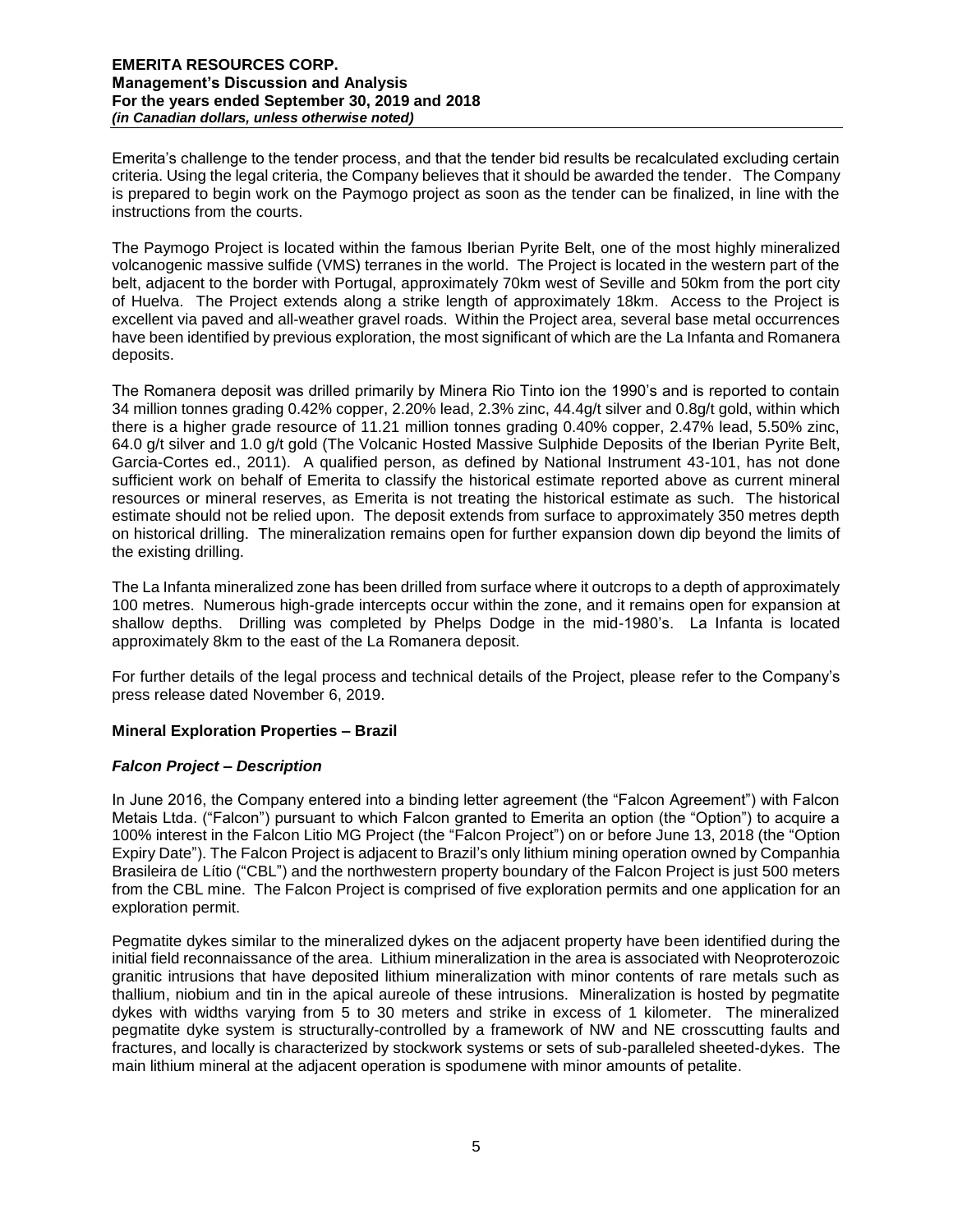To acquire the Option, Emerita issued 100,000 common shares to Falcon in June 2016, at a price per share of \$0.775. An additional 100,000 common shares were issued on August 28, 2017 at a price per share of \$0.60 based on the estimated market value of the shares on the date of issuance. The Company issued the third and final tranche of 100,000 common shares to Falcon on September 12, 2018 at a price per share of \$0.20, based on the quoted market value of the shares on the date of issuance. Falcon will retain a transferable 2% net smelter royalty on all commercial sales from the Litio Project.

In addition, if a "mineral resource", as defined in NI 43-101, of at least 20 million tonnes with a grade of at least 1.3% LiO2 is delineated at the Falcon Project, Emerita shall either, (i) pay CAD\$5 million in cash to Falcon or, by its sole discretion, (ii) issue CAD\$5 million worth (to be determined on a reasonable volume weighted average price basis) of common shares to Falcon (the "Resource Consideration").

The Resource Consideration shall only be paid by Emerita if (i) the mineral resource is verified by a "qualified person", as such term is defined in NI 43-101, who is independent of Emerita and Falcon, and (ii) at least 50% of the mineral resource is categorized as an "indicated mineral resource" or "measured mineral resource", as defined in NI 43-101.

# *Falcon Project – Outlook*

The Falcon Project provides an opportunity for the Company to add value at a low cost. Further updates will be provided as they become available.

# **Liquidity and Capital Resources**

As at September 30, 2019, the Company had working capital deficit of \$1,597,750 (September 30, 2018 – working capital deficit of \$1,830,474), which included a cash balance of \$69,783 (September 30, 2018 - \$31,325), amounts receivable of \$58,598 (September 30, 2018 - \$169,935), and prepaid expenses and advances of \$109,182 (September 30, 2018 - \$18,059), offset by accounts payable and accrued liabilities and other liabilities of \$1,835,313 (September 30, 2018 - \$2,049,613). Other liabilities is in the amount of \$1,005,602, and will only be payable if the Company has achieved a milestone event allowing the Company the ability to raise a minimum of \$5 million. This amount is also only due to current officers and directors of the Company for past services provided.

On May 23, 2019, the Company closed the first tranche of its previously announced brokered private placement financing of 20,750,000 common shares of the Company at a price per share of \$0.10, for gross aggregate proceeds of \$2,075,000.

On July 12, 2019, the Company closed the second and final tranche of 1,445,000 common shares at a price per share of \$0.10, for gross aggregate proceeds of \$144,500. In addition, 1,443,900 broker warrants were issued, exercisable at a price of \$0.10 per broker warrant for one common share of the Company for a period of 24 months following the date of issuance.

The proceeds of the Offering were used to finance exploration activities at the Company's Plaza Norte Project, in the repayment of the Company's existing debt, and for general corporate purposes. Further details are available in the Company's press releases dated May 23, 2019 and July 12, 2019.

### **Results of Operations**

During the year ended September 30, 2019, the Company recorded a loss of \$2,087,441, or \$0.06 per share, compared with a loss of \$4,566,678, or \$0.17 per share, during the year ended September 30, 2018.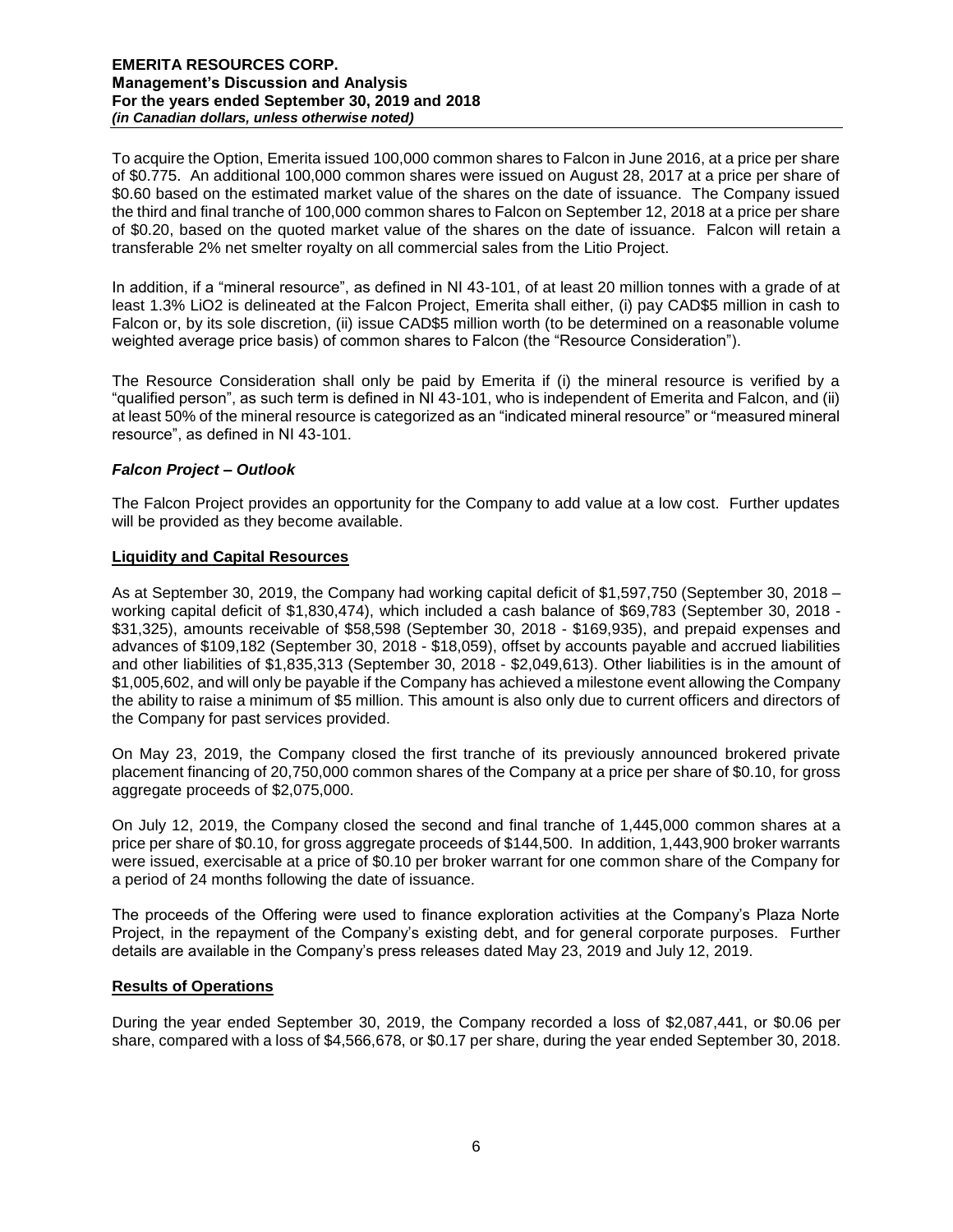Expenses incurred during the year ended September 30, 2019 included \$791,364 in consulting and management fees; \$114,814 in shareholder communications, filing fees, and promotional expenses; \$96,143 in office expenses for office administration services; \$39,904 in travel expenses; and \$77,890 in professional fees related to legal expenses and the preparation and audit of the Company's financial statements. During the year ended September 30, 2019, project evaluation expenses of \$41,113 were incurred relating to the evaluation of mineral properties within Spain.

Expenses incurred during the year ended September 30, 2018 included \$1,035,572 in consulting and management fees; \$139,805 in shareholders communications, filing fees, and promotional expenses; \$110,935 in travel expense; \$87,922 in office expenses for office administration services; and \$65,296 in professional fees related to the preparation and audit of the Company's financial statements During the year ended September 30, 2018, project evaluation expenses of \$2,828,328 were incurred relating to the evaluation of mineral properties within Spain.

A loss of \$722,857 was recorded in 2019 in relation to a change in the Company's accounting policy regarding exploration and evaluation expenditures (2018: loss of \$243,024). Please see Note 3 of the Company's annual consolidated financial statements.

# **Cash flows**

### *Year ended September 30, 2019*

During the year ended September 30, 2019, the Company used cash of \$1,516,959 on operating activities. Cash used in operating activities consisted primarily of new project evaluation expenses incurred on the Company's properties, corporate general and administrative expenses, a gain from the settlement of outstanding liabilities, and losses arising from the Company's investment in associate.

During the year ended September 30, 2019, investing activities used \$722,857 consisting of additional investment in the Company's joint venture arrangement.

During the year ended September 30, 2019, financing activities generated \$2,278,274, consisting of the proceeds from the Company's brokered private placement, and proceeds from the Company's long-term loan payable.

### *Year ended September 30, 2018*

During the year ended September 30 2018, the Company used cash of \$4,317,448 on operating activities. Cash used in operating activities consisted of new project evaluation expenses incurred on the Company's properties in Spain, corporate general and administrative expenses, and a loss arising for a writedown of the Company's exploration and evaluation properties.

During the year ended September 30, 2018, investing activities used cash of \$250,191 which related to office equipment, investments in associate, and general overhead for exploration and evaluation expenditures on the Company's properties in Spain.

During the year ended September 30, 2018, financing activities generated \$4,080,245 in cash, which consisted of proceeds from the Company's private placement financing, and the exercise of 100,000 of the Company's outstanding warrants.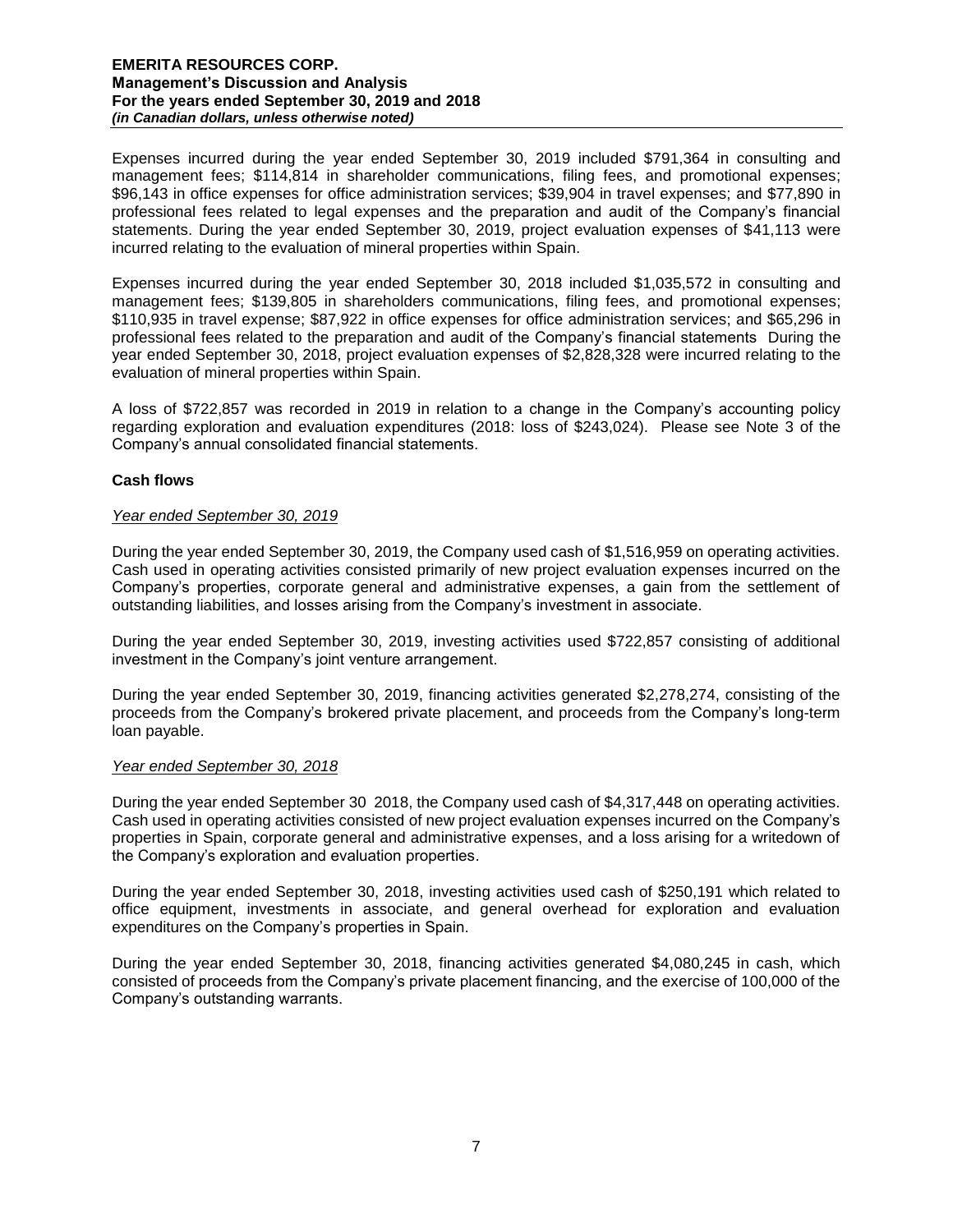## **Select Annual Information**

Select annual financial information for the years ended September 30, 2019, 2018 and 2017 is presented in the table below:

|                                   | 2019        | 2018          | 2017          |
|-----------------------------------|-------------|---------------|---------------|
|                                   |             |               |               |
| Revenues                          |             |               |               |
| Loss and comprehensive loss       | (2,087,441) | (4, 566, 678) | (2, 522, 973) |
| Loss per share, basic and diluted | (0.06)      | (0.17)        | (0.03)        |
| Total assets                      | 264,215     | 253,533       | 687,171       |
| Working capital ('000s)           | (1,598)     | (1,830)       | (1,460)       |

# **Select Quarterly Information**

Select quarterly financial information for the most recent eight quarters is presented in the table below:

|                    |             | Operating |             |                |                     |
|--------------------|-------------|-----------|-------------|----------------|---------------------|
| <b>Period</b>      | Revenue (1) | costs     | Gain/(loss) | Loss per share | <b>Total assets</b> |
|                    |             | Эb        |             |                |                     |
| Q4- September 2019 |             | (24, 909) | (1,620,177) | (0.05)         | 264.215             |
| Q3- June 2019      |             | 507,139   | (594, 497)  | (0.01)         | 1,766,206           |
| Q2- March 2019     |             | 339,880   | (363, 535)  | (0.00)         | 912,312             |
| Q1- December 2018  |             | 339,118   | 490,768     | 0.00           | 898,215             |
| Q4- September 2018 |             | 2,881,368 | (3,048,035) | (0.10)         | 894,051             |
| Q3- June 2018      |             | 474.385   | (480, 747)  | (0.02)         | 3,413,807           |
| Q2- March 2018     |             | 433,910   | (428,080)   | (0.01)         | 3,793,092           |
| Q1- December 2017  |             | 478,195   | (446, 792)  | (0.04)         | 4,327,116           |

Explanatory Notes:

1) The Company has no sales revenues.

## **Financial Instruments**

Financial instruments recorded at fair value on the statement of financial position are classified using a fair value hierarchy that reflects the significance of the inputs used in making the measurements. The fair value hierarchy has the following levels:

- a) Level 1 Unadjusted quoted prices in active markets for identical assets or liabilities;
- b) Level 2 Inputs other than quoted prices that are observable for assets or liabilities, either directly or indirectly; and
- c) Level 3 Inputs for assets and liabilities that are not based on observable market data.

The fair value hierarchy requires the use of observable market inputs whenever such inputs exist. A financial instrument is classified to the lowest level of the hierarchy for which a significant input has been considered in measuring fair value.

The Company's financial instruments include cash and accounts payable and accrued liabilities. The carrying values of these financial instruments reported in the statement of financial position approximate their respective fair values due to the relatively short-term nature of these instruments. As at September 30, 2019 and 2018, the Company had no instruments to classify in the fair value hierarchy.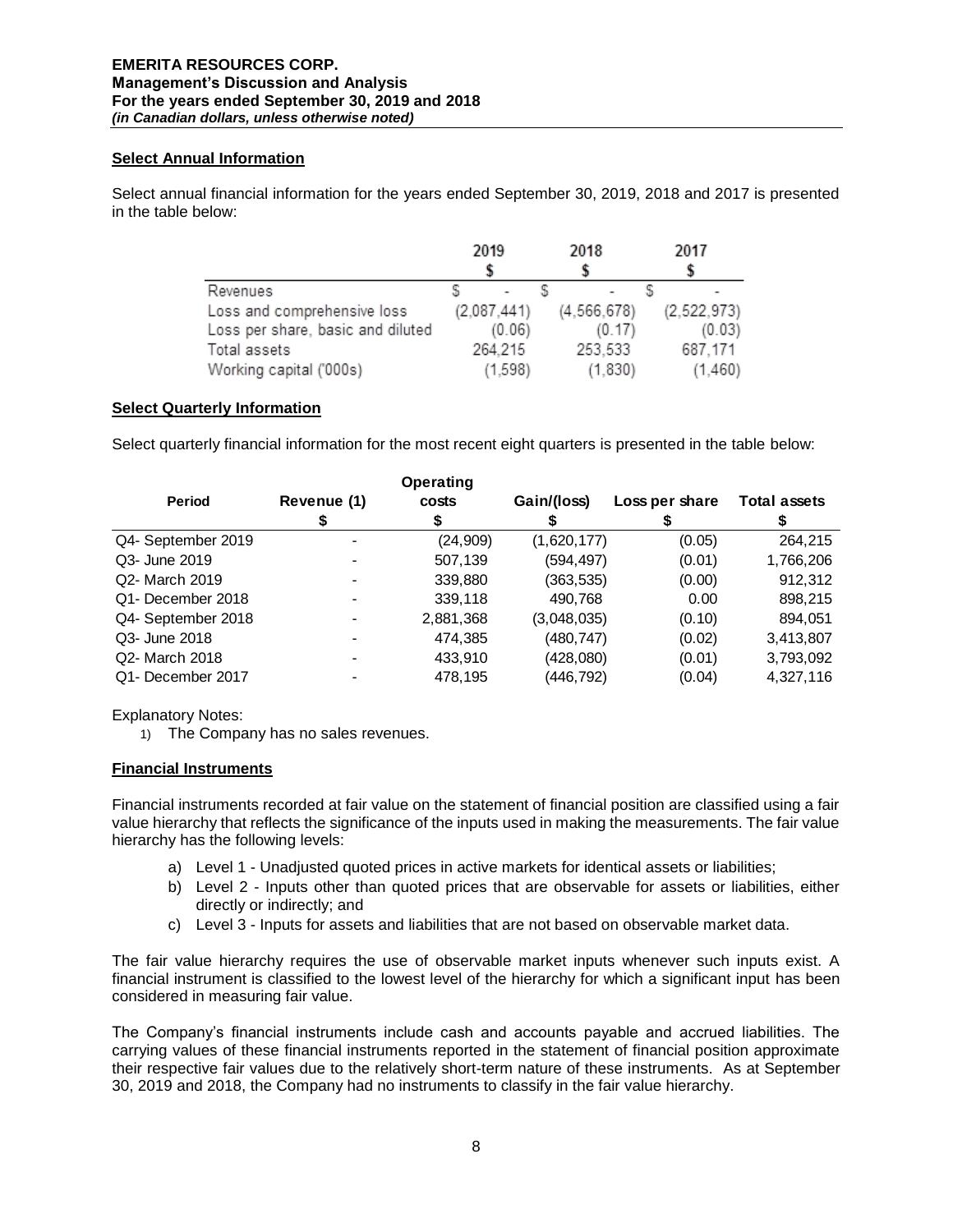The Company's risk exposures and the impact on the Company's financial instruments are summarized below:

(a) *Credit risk* 

Counterparty credit risk is the risk that the financial benefits of contracts with a specific counterparty will be lost if a counterparty defaults on its obligations under the contract. This includes any cash amounts owed to the Company by those counterparties, less any amounts owed to the counterparty by the Company where a legal right of set-off exists and also includes the fair values of contracts with individual counterparties which are recorded in the financial statements.

a. *Trade credit risk*

The Company is not exposed to significant trade credit risk.

b. *Cash* 

In order to manage credit and liquidity risk the Company's policy is to invest only in highly rated investment grade instruments that have maturities of three months or less. Limits are also established based on the type of investment, the counterparty and the credit rating.

(b) *Currency risk* 

Currency risk is the risk that the fair value of, or future cash flows from, the Company's financial instruments will fluctuate because of changes in foreign exchange rates. The Company's foreign currency risk arises primarily with respect to the Euro and Brazilian reals from its property interests in Spain and Brazil, and US dollars from operations. Fluctuations in the exchange rates between these currencies and the Canadian dollar could have a material effect on the Company's business, financial condition and results of operations. The Company does not engage in any hedging activity to mitigate this risk.

As at September 30, 2019 and 2018, the Company had the following financial instruments and denominated in foreign currency (expressed in Canadian dollars):

|                                          | Euro |          | US dollars |           | <b>Brazilian reals</b> |           |
|------------------------------------------|------|----------|------------|-----------|------------------------|-----------|
| Cash                                     | S    | 36.852   |            | 614       |                        | 1.326     |
| Accounts payable and accrued liabilities |      | (30.856) |            | (647.932) |                        | (196,078) |
|                                          |      | 5.996    |            | (647,318) |                        | (194,752) |

#### **September 30, 2019**

### **September 30, 2018**

|                                          |    | Euro      | US dollars | <b>Brazilian reals</b> |
|------------------------------------------|----|-----------|------------|------------------------|
| Cash                                     |    | 17.516    | 7.224      | 1.505                  |
| Accounts payable and accrued liabilities |    | (303.808) | (459.372)  | (413.370)              |
|                                          | ۰D | (286.292) | (452.148)  | (411,865)              |

A 10% strengthening (weakening) of the Canadian dollar against the Euro would decrease (increase) net loss by approximately \$600 (September 30, 2018 - \$29,000).

A 10% strengthening (weakening) of the Canadian dollar against the US dollar would decrease (increase) net loss by approximately \$65,000 (September 30, 2018 - \$45,000).

A 10% strengthening (weakening) of the Canadian dollar against the Brazilian real would decrease (increase) net loss by approximately \$19,500 (September 30, 2018 - \$41,000).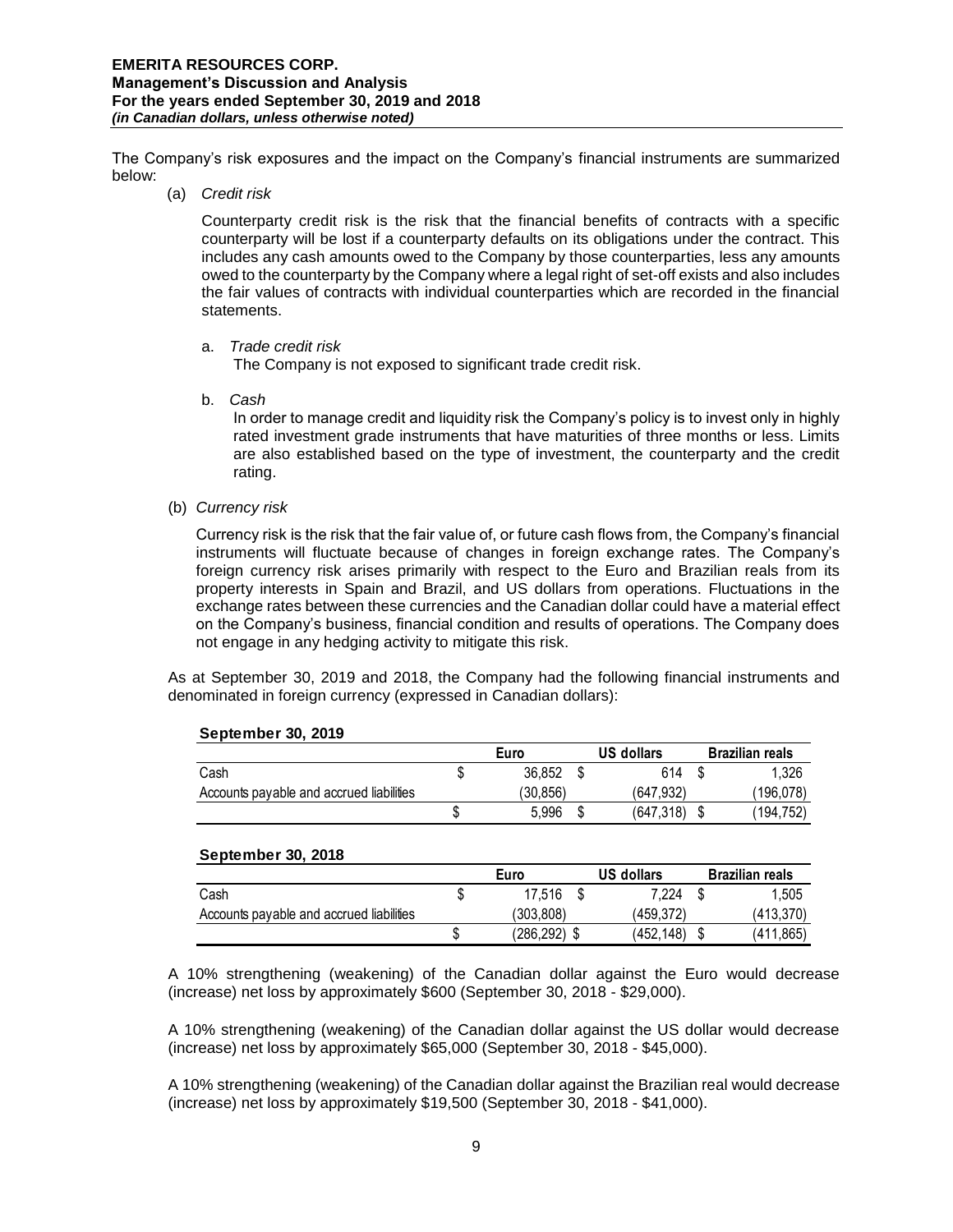## *(c) Liquidity risk*

Liquidity risk is the risk that an entity will encounter difficulty in meeting obligations associated with financial liabilities. The Company's approach to managing liquidity risk is to ensure that it will have sufficient liquidity to meet liabilities when due. At September 30, 2019, the Company had a cash balance of \$69,783 (September 30, 2018 - \$31,325) to settle current liabilities and other liabilities of \$1,835,313 (September 30, 2018 - \$2,049,613). The Company's trade payables have contractual maturities of less than 30 days and are subject to normal trade terms.

### *(d) Commodity / Equity price risk*

The Company is exposed to price risk with respect to commodity and equity prices. Equity price risk is defined as the potential adverse impact on the Company's earnings due to movements in individual equity prices or general movements in the level of the stock market. Commodity price risk is defined as the potential adverse impact on earnings and economic value due to commodity price movements and volatilities. The Company closely monitors commodity prices, as they relate to gold, zinc, and lithium, individual equity movements and the stock market to determine the appropriate course of action to be taken by the Company. Commodity price risk is remote as the Company is not a producing entity.

#### . **Critical Accounting Policies**

The Company's significant accounting policies are described in Note 2 to the audited consolidated financial statements for the year ended September 30, 2019. The preparation of statements in conformity with IFRS requires management to make estimates and assumptions that affect the reported amounts of assets and liabilities at the date of the financial statements and reported amounts of expenses during the reporting period. Actual outcomes could differ from these estimates. The following is a list of the accounting policies that management believes are critical, due to the degree of uncertainty regarding the estimates and assumptions involved and the magnitude of the asset, liability or expense being reported:

- Foreign currencies
- Exploration and evaluation properties

### *Foreign currencies*

The Foreign currency translation presentation and functional currency of the Company and its subsidiary is the Canadian dollar.

Transactions in currencies other than the functional currency are recorded at the rates of exchange prevailing on the dates of the transactions. At each financial position reporting date, monetary assets and liabilities that are denominated in foreign currencies are translated at the rates prevailing at the date of the statement of financial position. Exchange differences are recognized in operations in the period in which they arise.

The Company makes expenditures and incurs costs in Euros ("EUR"), United States Dollars ("US\$") and Brazilian reals ("BRL"). At September 30, 2019, one Canadian dollar was worth US\$0.7551 (September 30, 2018– US\$0.7725); EUR 0.6926 (September 30, 2018 – EUR 0.6658); and BRL 3.1417 (September 30, 2018 – BRL 3.1056). During the year ended September 30, 2019, the average value of one Canadian dollar was US\$0.7535 (September 30, 2018 – US\$0.7791); EUR 0.6680 (September 30, 2018 – EUR 0.6545); and BRL 2.9104 (September 30, 2018 – BRL 2.7203).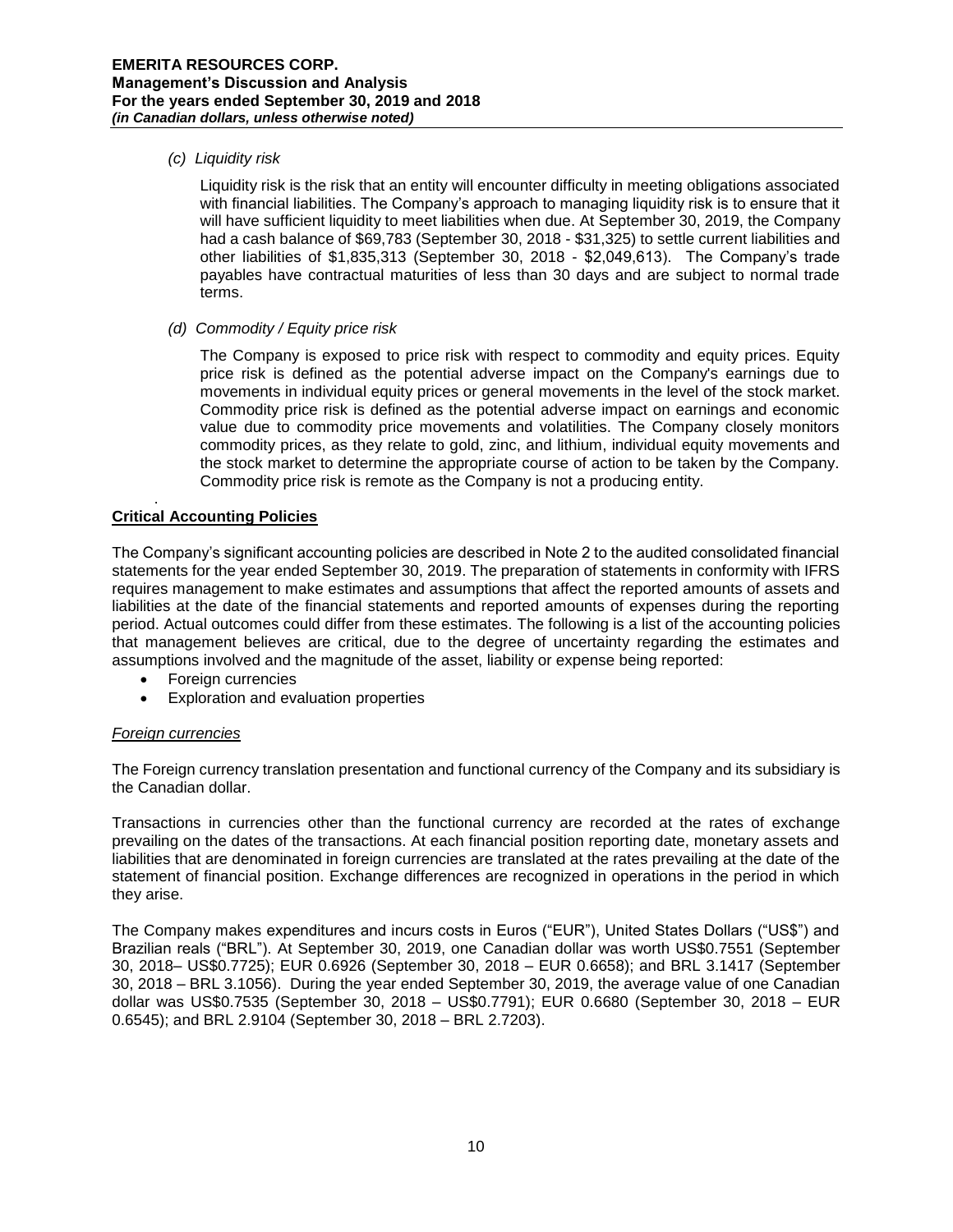*Exploration and evaluation expenditures*

|                                               |      | 2019           | 2018      |
|-----------------------------------------------|------|----------------|-----------|
| Land management fees, taxes and permits       | \$   | 20,113<br>- \$ | 376,539   |
| Labour                                        |      | (41, 671)      | 275,284   |
| Drilling and geophysics                       |      |                | 400,447   |
| <b>Technical reports</b>                      |      | 685            | 41.941    |
| Travel, meals and accomodations               |      | 12,360         | 102,603   |
| Legal fees                                    |      | 10,873         | 309,581   |
| Project overhead costs                        |      | 38,753         | 1,321,933 |
| Total exploration and evaluation expenditures | - \$ | 41,113<br>S    | 2,828,328 |

During the year ended September 30, 2019, the Company changed its accounting policy of capitalizing exploration and evaluation expenditures. The Company believes that expensing such costs as incurred provides more reliable and relevant financial information. Cost of exploration properties, including the cost of acquiring prospective properties and exploration rights, and exploration and evaluation costs are expensed until it has been established that a mineral property is commercially viable. Previously, the Company capitalized these amounts. The audited consolidated financial statements for the year ended September 30, 2018 have been restated to reflect adjustments made as a result of this change in accounting policy.

# **Commitments and Contingencies**

On September 30, 2019, the Company entered into agreements with certain directors and officers relating to existing liabilities. Under these agreements, these directors and officers agreed to a reduction of \$1,005,602 in amounts owing to them if the Company is unable to raise at least \$5,000,000 in equity financing prior to December 31, 2021. Should the Company be unable to complete an equity financing of at least \$5,000,000, these directors and officers have agreed to waive and permanently release the Company from these amounts owed. If the Company raises at least \$5,000,000 in equity financing prior to December 31, 2021, these amounts would remain owing to the officers and directors. As a triggering event has not taken place, the contingent gain relating to these agreements has not been reflected in the consolidated financial statements.

The Company's exploration activities are subject to various laws and regulations governing the protection of the environment. These laws and regulations are continually changing and generally becoming more restrictive. The Company believes its operations are materially in compliance with all applicable laws and regulations. The Company expects to make expenditures to comply with such laws and regulations.

The Company is party to certain management contracts. These contracts contain minimum commitments of approximately \$313,000 (2018 - \$324,000) and additional contingent payments of up to approximately \$1,190,000 (2018 - \$1,234,000) upon the occurrence of a change of control. As a triggering event has not taken place, the contingent payments have not been reflected in these consolidated financial statements.

The Company is subject to various claims, lawsuits and other complaints arising in the ordinary course of business. The Company records provisions for losses when claims become probable and the amounts are estimable. Although the outcome of such matters cannot be determined, it is the opinion of management that the final resolution of these matters will not have a material adverse effect on the Company's financial condition, operations or liquidity.

The Company's joint venture agreement with the Aldesa Group requires the Company to invest an additional €1,250,000 in the development of the Plaza Norte project should the project advance to later phases. It is not currently known whether the Plaza Norte project will advance to a stage where this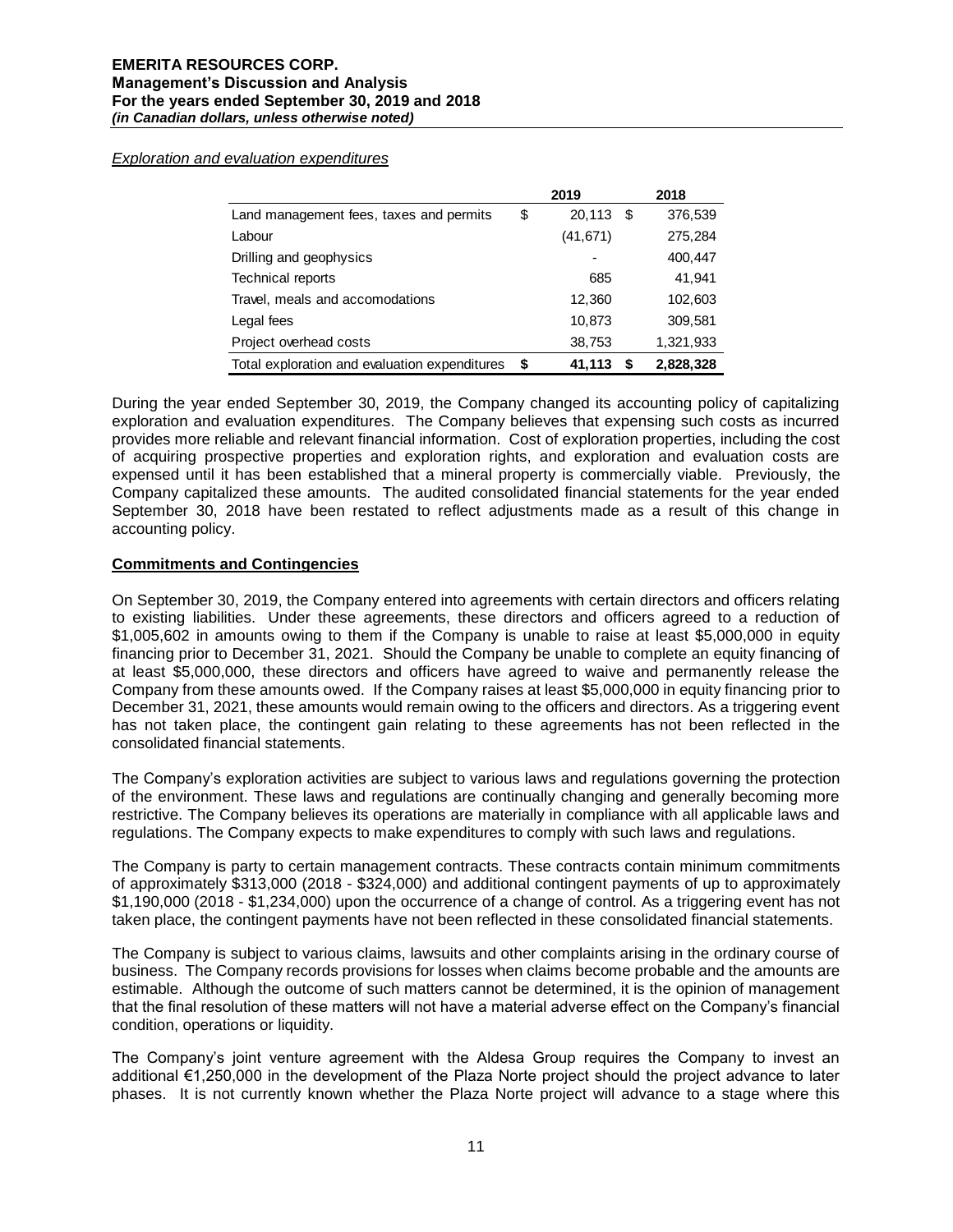investment is required, therefore the expenditure has not been reflected in these consolidated financial statements.

The Company has been named as a defendant in a claim made by a group of companies regarding the payment of outstanding amounts owing to the group of companies relating to certain advertising services. The plaintiff is seeking payment in the amount of  $\epsilon$  208,457 (\$300,970). Although the ultimate outcome of this action cannot be ascertained at this time and the results of legal proceedings cannot be predicted with certainty, management believes this claim to be without merit.

### **Transactions with Related Parties**

The Company shares office space with other companies who may have common officers or directors. The costs associated with this space are administered by an unrelated company.

As at September 30, 2019, an amount of \$1,261,876, included in accounts payable and other liabilities, were owed to directors and officers of the Company (September 30, 2018 - \$920,873). The amounts outstanding on fees are unsecured, non-interest bearing, with no fixed terms of repayment.

On September 30, 2019, the Company entered into agreements with certain directors and officers relating to existing liability balances. These agreements allow for the forgiveness of \$1,005,602 in amounts owing to these directors and officers upon the non-occurrence of some future event. As a triggering event has not yet occurred, this contingent debt forgiveness has not been recognized in these financial statements. Refer to Note 15 of the consolidated financial statements.

# *Compensation of key management personnel of the Company*

In accordance with IAS 24, key management personnel are those persons having authority and responsibility for planning, directing and controlling the activities of the Company directly or indirectly, including any directors (executive and non-executive) of the Company. During the years ended September 30, 2019 and 2018, the remuneration of directors and other key management personnel are as follows:

|                 | Year ended September 30, |      |         |  |  |  |
|-----------------|--------------------------|------|---------|--|--|--|
|                 | 2019                     | 2018 |         |  |  |  |
| Management fees | 488.544                  |      | 728.148 |  |  |  |

A payroll advance of €25,887 (\$37,376) was paid to Joaquin Merino-Marquez, the President of the Company, by the Company's subsidiary, Emerita Espana, during the year ended September 30, 2019 (2018 - \$nil).

In connection with the May 23, 2019 private placement (see Note  $8(vi)$ ), officers and directors of the Company subscribed for 500,000 common shares of the Company for total proceeds of \$50,000.

In connection with the July 12, 2019 private placement (see Note 8(vii)), officers and directors of the Company subscribed for 45,000 common shares of the Company for total proceeds of \$4,500.

In connection with the December 20, 2017 private placement (see Note 8(ii)), officers and directors of the Company subscribed for 850,000 units of the Company for total proceeds of \$425,000.

### **Risk Factors**

Mining exploration inherently contains a high degree of risk and uncertainty, which even a combination of careful evaluation, experience and knowledge may not eliminate. The following are certain factors relating to the business of the Company, which investors should carefully consider when making an investment decision concerning the Company's shares. These risks and uncertainties are not the only ones facing the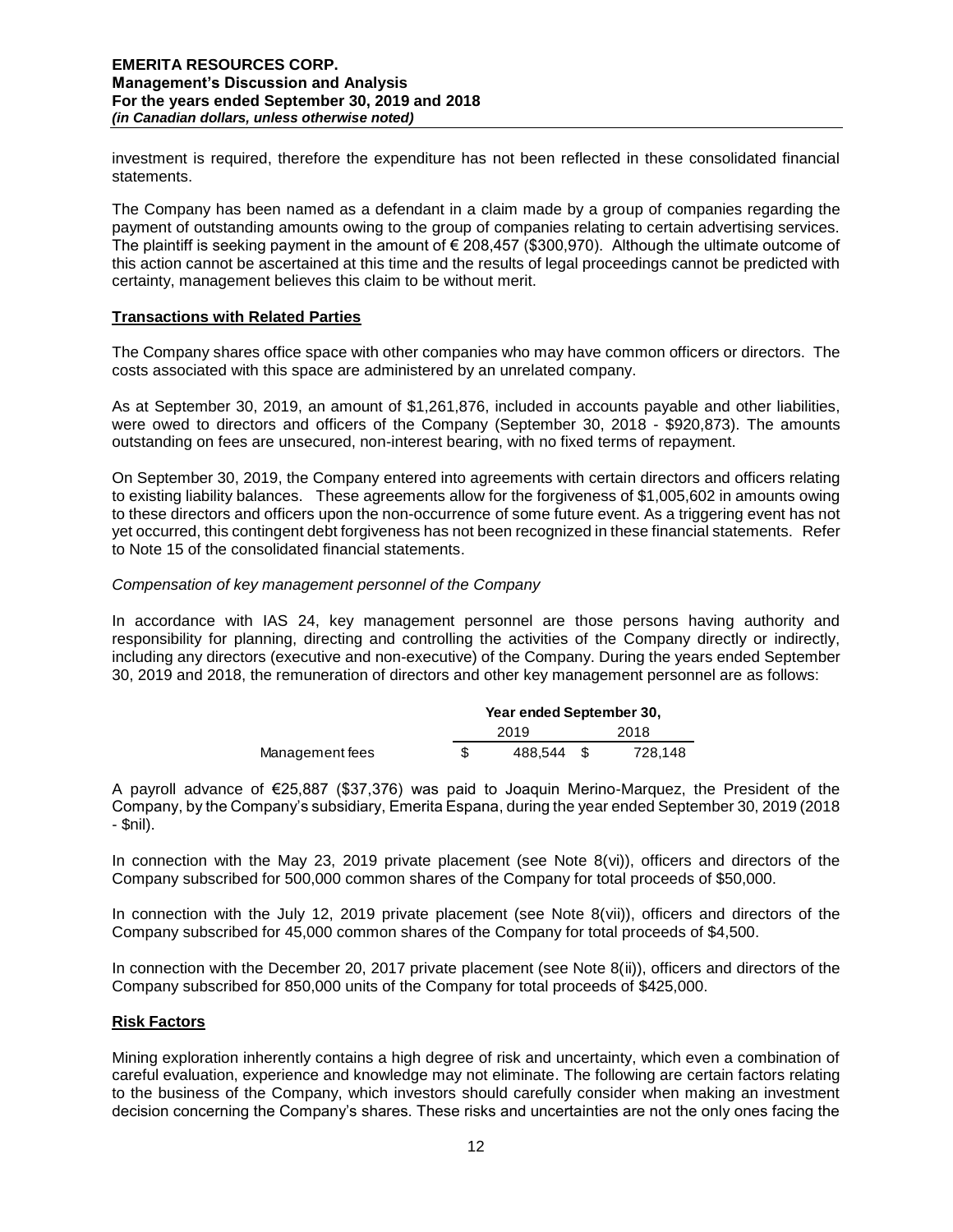Company. Additional risks and uncertainties not presently known that the Company currently deems immaterial, may also impair the operations of the Company. If any such risks occur, the financial condition, liquidity and results of operations of the Company could be materially adversely affected and the ability of the Company to implement its growth plans could be adversely affected. An investment in the Company is speculative. An investment in the Company will be subject to certain material risks and investors should not invest in securities of the Company unless they can afford to lose their entire investment. The following is a description of certain risks and uncertainties that may affect the Company.

# *Substantial Capital Requirements and Liquidity*

Substantial additional funds for the establishment of the Company's current and planned operations will be required. No assurances can be given that the Company will be able to raise the additional funding that may be required for such activities, should such funding not be fully generated from operations. Mineral prices, environmental rehabilitation or restitution, current financial conditions, revenues, taxes, capital expenditures, operating expenses and geological results are all factors which will have an impact on the amount of additional capital that may be required. To meet such funding requirements, the Company may be required to undertake additional equity financing, which would be dilutive to shareholders. Debt financing, if available, may also involve restrictions on financing and operating activities. There is no assurance that additional financing will be available on terms acceptable to the Company or at all. If the Company is unable to obtain additional financing as needed, it may be required to reduce the scope of its operations and pursue only those projects that can be funded through cash flows generated from its existing operations, if any.

# *Financing Risks and Dilution to Shareholders*

The Company will have limited financial resources, no operations and no revenues. Even if the Company's exploration program on one or more of the properties is successful, additional funds will be required for the purposes of further exploration and development. There can be no assurance that the Company will be able to obtain adequate financing in the future or that such financing will be available on favourable terms or at all. It is likely such additional capital will be raised through the issuance of additional equity which would result in dilution to the Company's shareholders.

# *Limited Operating History*

The Company is a relatively new company with limited operating history. The Company only recently acquired its interest in its material properties and the Company has no history of business or mining operations, revenue generation or production history. The Company has yet to generate a profit from their activities. The Company will be subject to all the business risks and uncertainties associated with any new business enterprise, including the risk that it will not achieve its growth objective. The Company anticipates that it may take several years to achieve positive cash flow from operations.

### *No Mineral Resources or Mineral Reserves*

Resource exploration is a speculative business, characterized by a number of significant risks including, among other things, unprofitable efforts resulting not only from the failure to discover mineral deposits but also from finding mineral deposits that, though present, are insufficient in quantity and quality to return a profit from production. The marketability of minerals acquired or discovered by the Company may be affected by numerous factors which are beyond the control of the Company and which cannot be accurately predicted, such as market fluctuations, the proximity and capacity of milling facilities, mineral markets and processing equipment, and such other factors as government regulations, including regulations relating to royalties, allowable production, importing and exporting of minerals, and environmental protection, the combination of which factors may result in the Company not receiving an adequate return of investment capital.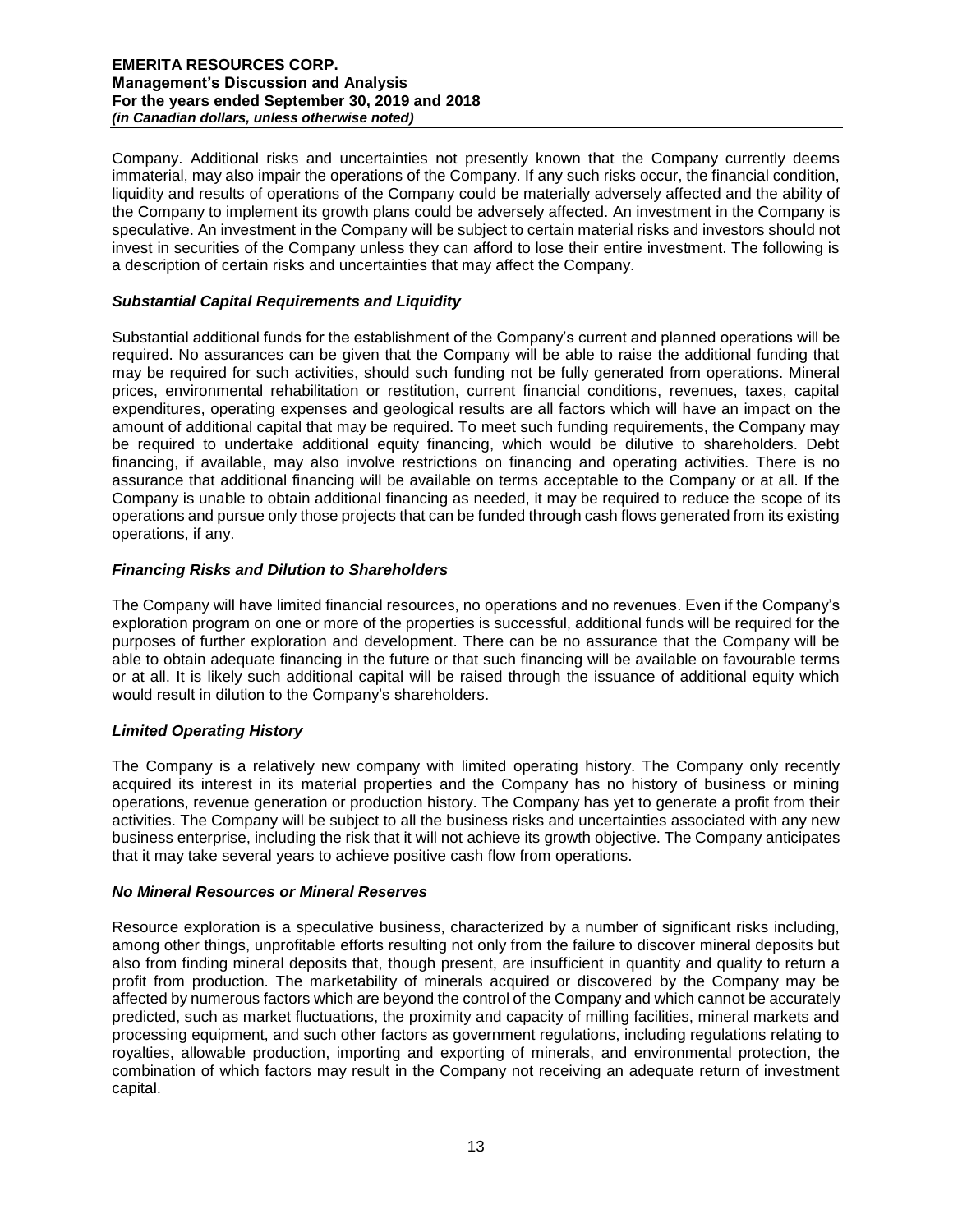The Company's properties are in the exploration stage only and, to date, no mineral resources or mineral reserves have been identified. Development of the Company's properties will follow only if favourable exploration results are obtained. The business of exploration for minerals and mining involves a high degree of risk. Few properties that are explored are ultimately developed into producing mines. There is no assurance that any mineral resources or mineral reserves will be identified or developed. The long-term profitability of the Company's operations will in part be directly related to the costs and success of its exploration programs, which may be affected by a number of factors.

Substantial expenditures are required to establish mineral resources and mineral reserves and to develop the mining and processing facilities and infrastructure at any site chosen for mining. Although substantial benefits may be derived from the discovery of a major mineralized deposit, no assurance can be given that minerals will be discovered in sufficient quantities to justify commercial operations or that funds required for development can be obtained on a timely basis.

### *Fluctuating Mineral Prices*

The economics of mineral exploration are affected by many factors beyond the Company's control, including commodity prices, the cost of operations, variations in the grade of minerals explored and fluctuations in the market price of minerals. Depending on the price of minerals, the Company may determine that it is impractical to continue a mineral exploration operation.

Mineral prices are prone to fluctuations and the marketability of minerals is affected by government regulation relating to price, royalties, allowable production and the importing and exporting of minerals, the effect of which cannot be accurately predicted. There is no assurance that a profitable market will exist for the sale of any minerals that may be found on the Properties.

## *Regulatory, Permit and License Requirements*

The current or future operations of the Company require permits from various governmental authorities, and such operations are and will be governed by laws and regulations that may concern, among other things, exploration, development, production, taxes, labour standards, occupational health, waste disposal, toxic substances, land use, environmental protection, site safety and other matters. Companies engaged in the exploration and development of mineral properties generally experience increased costs and delays in development and other schedules because of the need to comply with applicable laws, regulations and permits. There can be no assurance that all permits which the Company may require for facilities and the conduct of exploration and development operations on its properties will be obtainable on reasonable terms, or that such laws and regulations will not have an adverse effect on any exploration or development project which the Company might undertake.

Failure to comply with applicable laws, regulations and permitting requirements may result in enforcement actions, including orders issued by regulatory or judicial authorities causing operations to cease or be curtailed and may include corrective measures requiring capital expenditures, installation of additional equipment or remedial actions. Parties engaged in exploration and development operations may be required to compensate those suffering loss or damage by reason of the exploration and development activities and may have civil or criminal fines or penalties imposed upon them for violation of applicable laws or regulations. Amendments to current laws, regulations and permits governing operations and activities of mineral companies, or more stringent implementation thereof, could have a material adverse impact on the Company and cause increases in capital expenditures or exploration and development costs, or require abandonment or delays in the development of new or existing properties.

With respect to the Aznalcóllar and Paymogo tender appeal process, there can be no certainty with respect to further developments of the appeal or the results of any recourse initiated by the applicable governmental entities in Spain with respect to the tender processes. In addition, there can be no certainty with respect to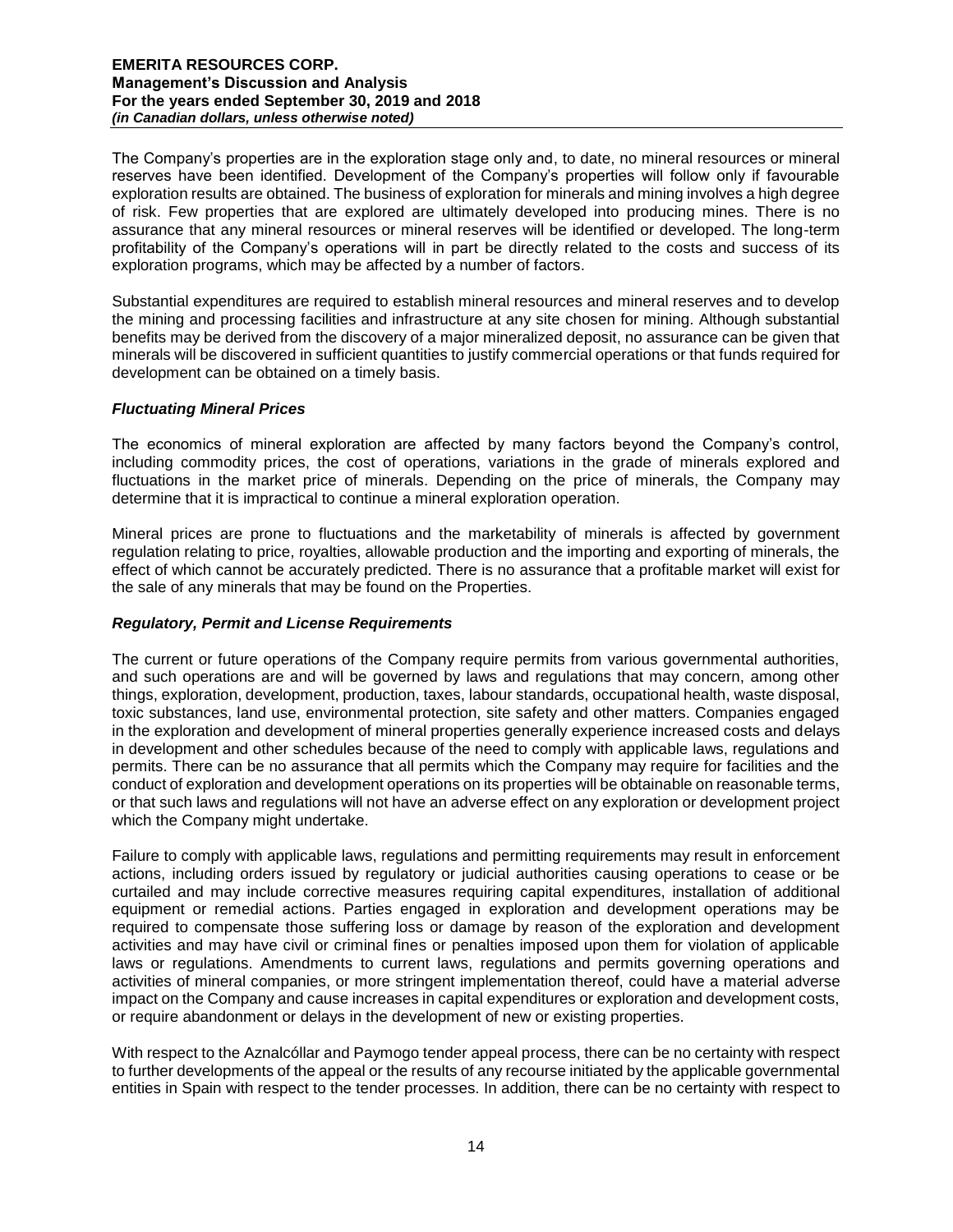the timing regarding any potential resolution of the tender review processes, the ability of the Company to be successful with its appeal or the potential for the Company to be awarded either project.

## *Title to Properties*

Acquisition of title to mineral properties is a very detailed and time-consuming process. Title to, and the area of, mineral properties may be disputed. The Company cannot give an assurance that title to some or all the Company's interest in its properties will not be challenged or impugned. Mineral properties sometimes contain claims or transfer histories that examiners cannot verify. A successful claim that the Company does not have the interest it understands it has in its properties could cause the Company to lose any rights to explore, develop and mine any minerals on such properties without compensation for its prior expenditures relating thereto.

# *Competition*

The mineral exploration and development industry is highly competitive. The Company will have to compete with other companies, many of which have greater financial, technical and other resources than the Company, for, among other things, the acquisition of minerals claims, leases and other mineral interests, as well as for the recruitment and retention of qualified employees and other personnel. Failure to compete successfully against other companies could have a material adverse effect on the Company and its prospects.

# *Reliance on Management and Dependence on Key Personnel*

The success of the Company will be largely dependent upon the performance of its directors and officers and the ability to attract and retain key personnel. The loss of the services of these persons may have a material adverse effect on the Company's business and prospects. The Company will compete with numerous other companies for the recruitment and retention of qualified employees and contractors. There is no assurance that the Company can maintain the service of its directors and officers or other qualified personnel required to operate its business. Failure to do so could have a material adverse effect on the Company and its prospects.

# *Environmental Risks*

The Company's exploration and appraisal programs will, in general, be subject to approval by regulatory bodies. Additionally, all phases of the exploration, development and mining business present environmental risks and hazards and are subject to environmental regulation pursuant to a variety of international conventions and national and local laws and regulations. Environmental legislation provides for, among other things, restrictions and prohibitions on spills, releases or emissions of various substances produced in association with exploration, development and mining operations. The legislation also requires that wells and facility sites be operated, maintained, abandoned and reclaimed to the satisfaction of applicable regulatory authorities. Compliance with such legislation can require significant expenditures and a breach may result in the imposition of fines and penalties, some of which may be material. Environmental legislation is evolving in a manner expected to result in stricter standards and enforcement, larger fines and liability and potentially increased capital expenditures and operating costs.

### *Local Resident Concerns*

Apart from ordinary environmental issues, the exploration, development and mining of the Company's properties could be subject to resistance from local residents that could either prevent or delay exploration and development of the properties.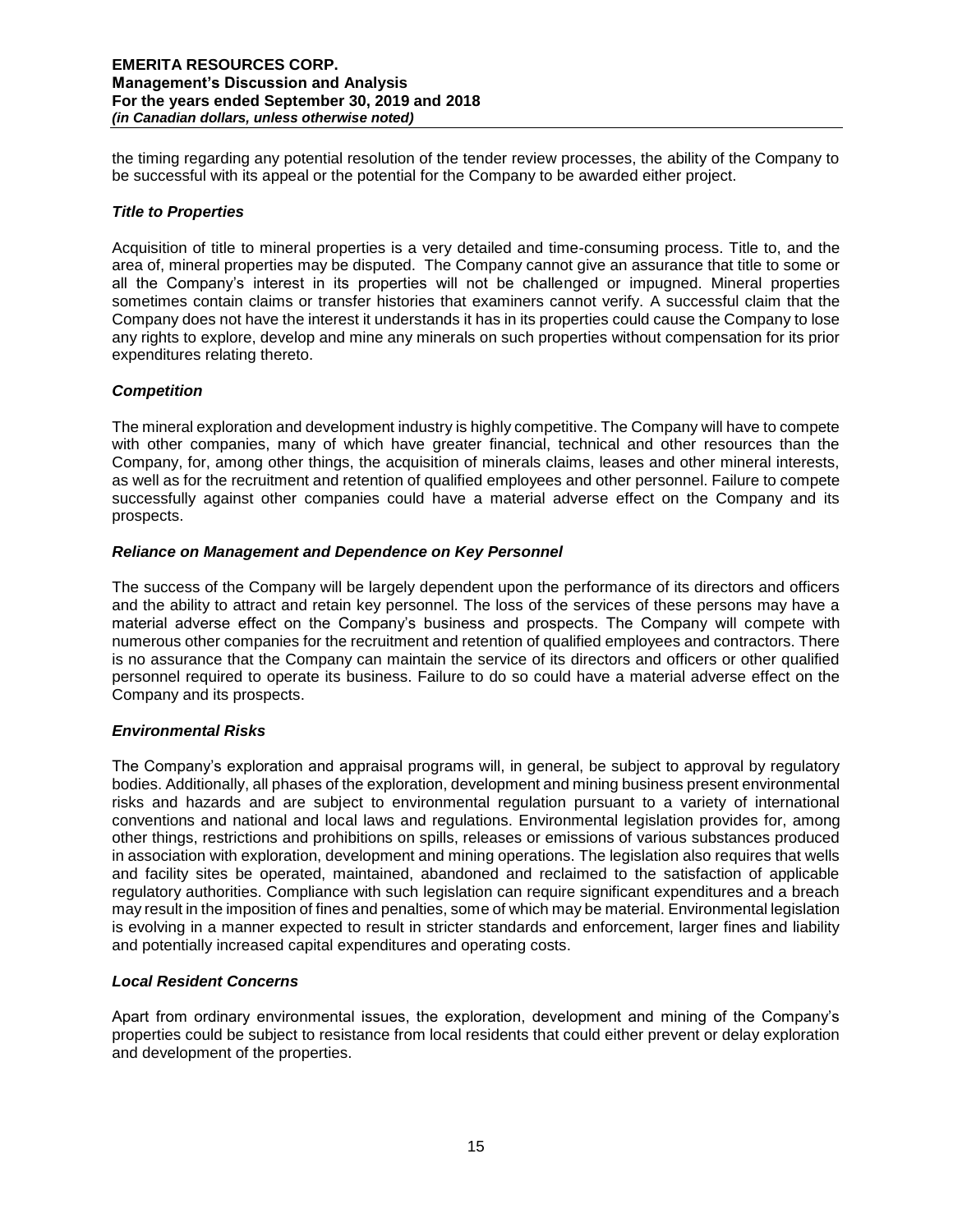## *Conflicts of Interest*

Certain of the directors and officers of the Company will be engaged in, and will continue to engage in, other business activities on their own behalf and on behalf of other companies (including mineral resource companies) and, as a result of these and other activities, such directors and officers may become subject to conflicts of interest. The *Business Corporations Act* (Ontario) ("OBCA") provides that in the event that a director has a material interest in a contract or proposed contract or agreement that is material to a Company, the director shall disclose his interest in such contract or agreement and shall refrain from voting on any matter in respect of such contract or agreement, subject to and in accordance with the OBCA. To the extent that conflicts of interest arise, such conflicts will be resolved in accordance with the provisions of the OBCA.

# *Foreign Operations*

The Company's properties are located in Spain and Brazil. As such, the Company's proposed activities with respect to its properties will be subject to governmental, political, economic and other uncertainties, including but not limited to expropriation of property without fair compensation, repatriation of earnings, nationalization, currency fluctuations and devaluations, exchange controls and increases in government fees, renegotiation or nullification of existing concessions and contracts, changes in taxation policies, economic sanctions and the other risks arising out of foreign governmental sovereignty over the areas in which the Company's operations will be conducted, as well as risks including loss due to civil strife, acts of war, insurrections and the actions of national labour unions. Future government actions concerning the economy, taxation, or the operation and regulation of nationally important facilities such as mines, could have a significant effect on the Company. No assurances can be given that the Company's plans and operations will not be adversely affected by future developments in Spain and/or Brazil. Any changes in regulations or shifts in political attitudes will be beyond the Company's control and may adversely affect the Company's business.

### *Uninsurable Risks*

Exploration, development and production operations on mineral properties involve numerous risks, including unexpected or unusual geological operating conditions, rock bursts, cave-ins, fires, floods, earthquakes and other environmental occurrences, any of which could result in damage to, or destruction of, equipment and mines, damage to life or property, environmental damage and possible legal liability. Although precautions to minimize risk will be taken, operations are subject to hazards that may result in environmental pollution and consequent liability that could have a material adverse impact on the business, operations and financial performance of the Company. It is not always possible to obtain insurance against all such risks and the Company may decide not to insure against certain risks as a result of high premiums or other reasons. Should such liabilities arise, they could have an adverse impact on the Company's results of operations and financial condition and could cause a decline in the value of the Company securities.

### *Litigation*

The Company and/or its directors or officers may be subject to a variety of civil or other legal proceedings, with or without merit.

### **Subsequent Events**

On November 7, 2019, the Company granted a total of 3,700,000 stock options to directors, management and consultants of the Company pursuant to its stock option plan. The options vest immediately and may be exercised at a price of \$0.10 per option for a period of 5 years from the date of grant.

On December 20, 2019, 4,762,019 of the Company's warrants expired.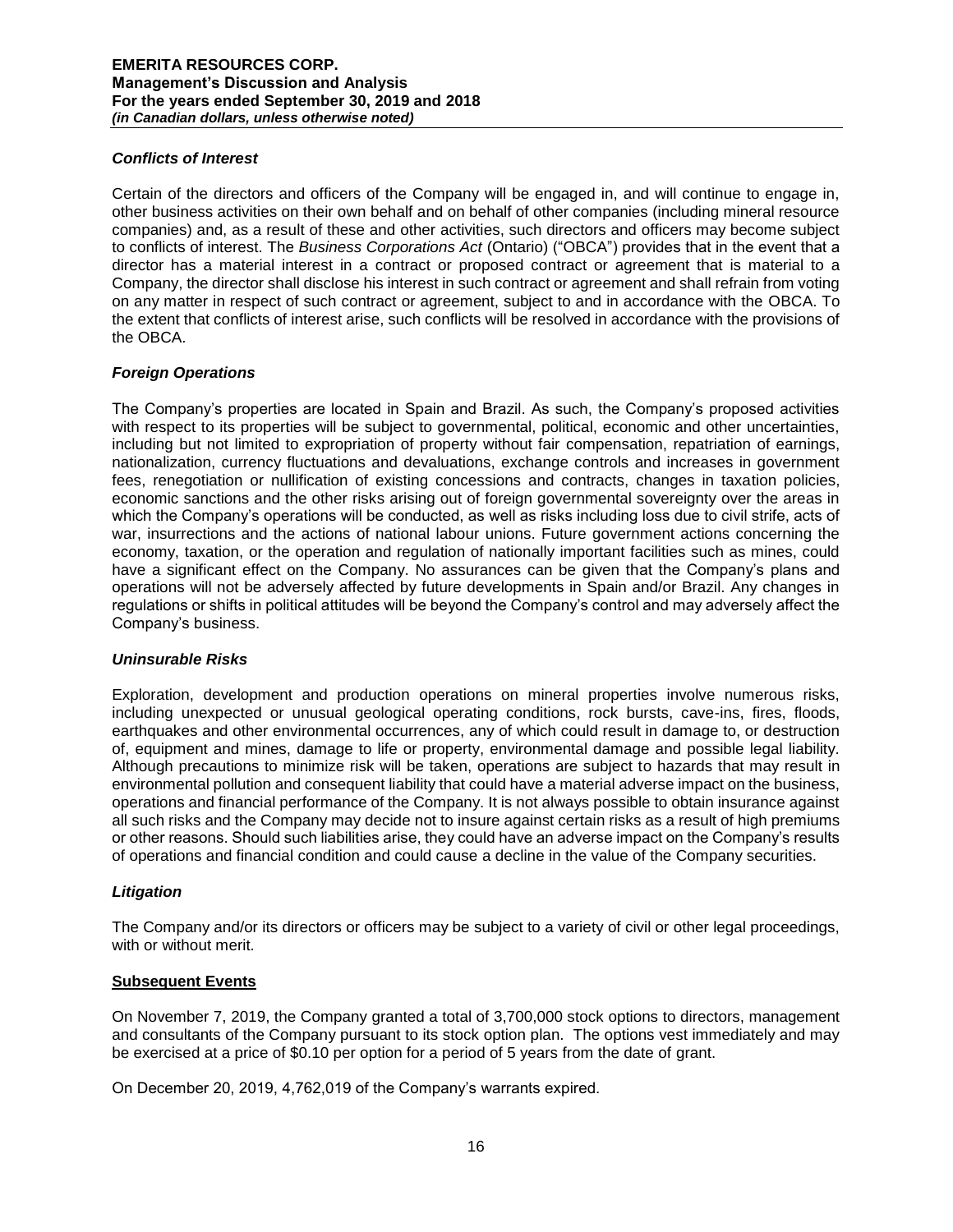## **Outstanding Share Data**

As at the date of this MD&A, the Company has:

- 1) 50,614,165 common shares outstanding;
- 2) 1,443,900 warrants outstanding, with expiry dates ranging between May 23, 2021 and July 12, 2021. If all of the warrants were exercised, 1,443,900 shares would be issued for gross proceeds of \$144,390.
- 3) 4,730,000 stock options outstanding with expiry dates ranging between August 29, 2021 and November 7, 2024. If all of the options are exercised, 1,030,000 shares would be issued for gross proceeds of \$885.000.